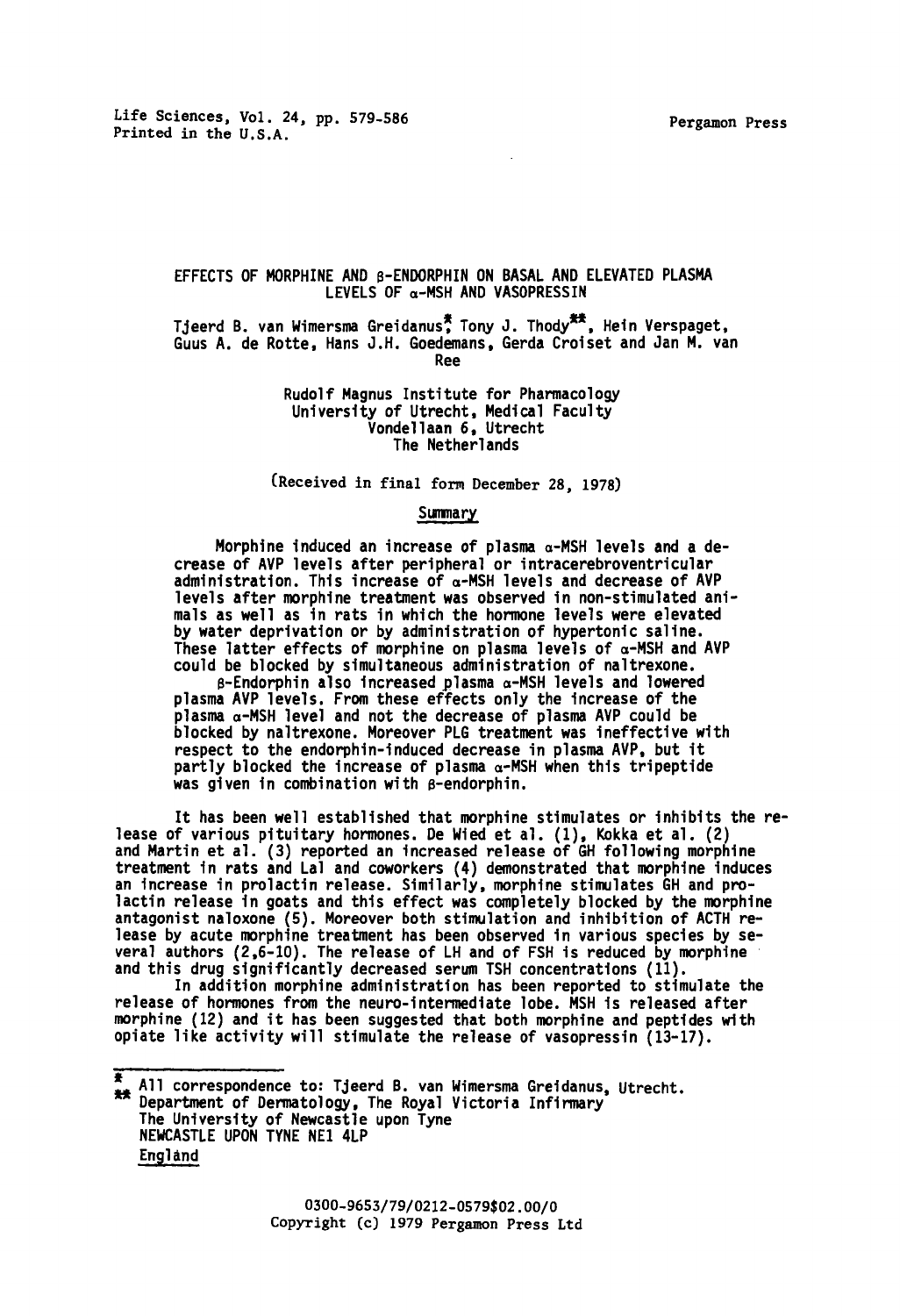In most of these studies, however, indirect parameters were used to measure hormone release by the pituitary gland or bioassays to determine plasma levels (16). Moreover the effects of morphine or opiate-like peptides on plasma levels of pituitary hormones were generally determined under basal or nonstimulated pituitary activity . In the present study the effects of morphine and of 8-endorphin were studied on plasma levels of a-MSH and of vasopressin (AVP) by direct measurement of these hormones by specific radioimmunoassays under basal as well as under stimulated conditions .

#### Methods

Male rats of an inbred Wistar strain (TNO Zeist, the Netherlands), weighing 160-180 g were used. Morphine was injected intraperitoneally (ip) or intracerebroventricularly (icv) . Icv injections were performed through <sup>a</sup> per manent polyethylene cannula, which had been placed under ether anesthesia into one of the lateral ventricles of the rat brain at least one week before experimentation. Animals were single housed and handled intensively before starting the experiment. Localization of the tip of the cannula was determined at the end of the experiment by icv injection of Evans Blue and macroscopical inspection of the staining of the rat's brain-ventricular system.

Determination of hormone levels was performed by specific radioimmunoassays (RIA) of a-MSH and of AVP using the same plasma samples, which were obtained after decapitation by collecting trunk blood in cooled heparinized plastic tubes . The RIA of AVP has been described in detail elsewhere (18) . Iodination of AVP and achievement of the standard curve was performed with an extremely potent synthetic AVP preparation (Organon International b.v. Oss, the Netherlands, 509 lU pressor activity/mg) . Sensitivity of the standard curve was 0.25 pg AVP/tube. Extraction of AVP from plasma was performed by use of activated Vycor glass powder (recovery ca . 65%) . Plasma of homozygous diabetes insipidus rats was used for measuring recovery and for control of aspecific effects . Cross reactivity with vasotocin was 0 .25% and with oxytocin <sup>&</sup>lt; 0 .1% . All results are corrected for recovery and expressed in pg/ml .

For the measurement of  $\alpha$ -MSH a RIA was used as described by Penny and Thody (19) with slight modifications (20,21). Briefly the procedure is as follows. As diluent buffer a 0.05 M phosphate buffer PH 7.4 containing 0.2% human serum albumin and 0.05% mercaptoethanol was used. Ten  $\mu$ l 145 $I$ a-MSH (approximately 2000 cpm, specific activity ca . 320 uCi/ug) and 50 ul diluted rabbit antiserum to a-MSH (final dilution : <sup>1</sup> :40 .000, 50% initial binding) were added to 150 ul doubling dilutions of standard a-MSH or to appropriately diluted samples. Incubation time was 24 hrs at 4ºC. Separation of free and bound tracer was achieved by charcoal precipitation . The sensitivity of the standard curve was 2 pg a-MSH/tube. No extraction from plasma was needed. Cross-reactivity was minimal with ACTH 1-10, ACTH 4-10, ACTH 4-7 and ACTH 7-10 (< .03%), with ACTH 1-24 (< .07%) and with ACTH 1-39 (0.5%), whereas ACTH 1-13 NH2 had <sup>&</sup>gt; 70% cross-reactivity, indicating that the antiserum is mainly directed towards the Lys-Pro-ValNH<sub>2</sub> C-terminal portion of the  $\alpha$ -MSH molecule. All results are expressed in pg/ml.

In a first series of experiments morphine was injected ip (30 mg/kg) or icv  $(5 \mu g)$  and trunk blood was collected at different time intervals after morphine administration for measuring  $\alpha$ -MSH and AVP content. Saline (0.5 ml) was used as placebo, for the ip injections, whereas for icv administration artificial CSF  $(2 \mu l)$  served as placebo.

In a second set of experiments the effects of morphine (icv,  $1 \mu g$ ) on plasma levels of a-MSH and AVP were determined 30 min after administration of the drug either in animals after 24 hr of water deprivation or in animals which had received a subcutaneous (sc) injection of 1.2 ml 15% NaCl solution containing 2.4% Procaine HCl, 3 hr before. In addition the effect of naltrexone (icv, $1 \mu g$ ) either alone or in combination with morphine on plasma levels of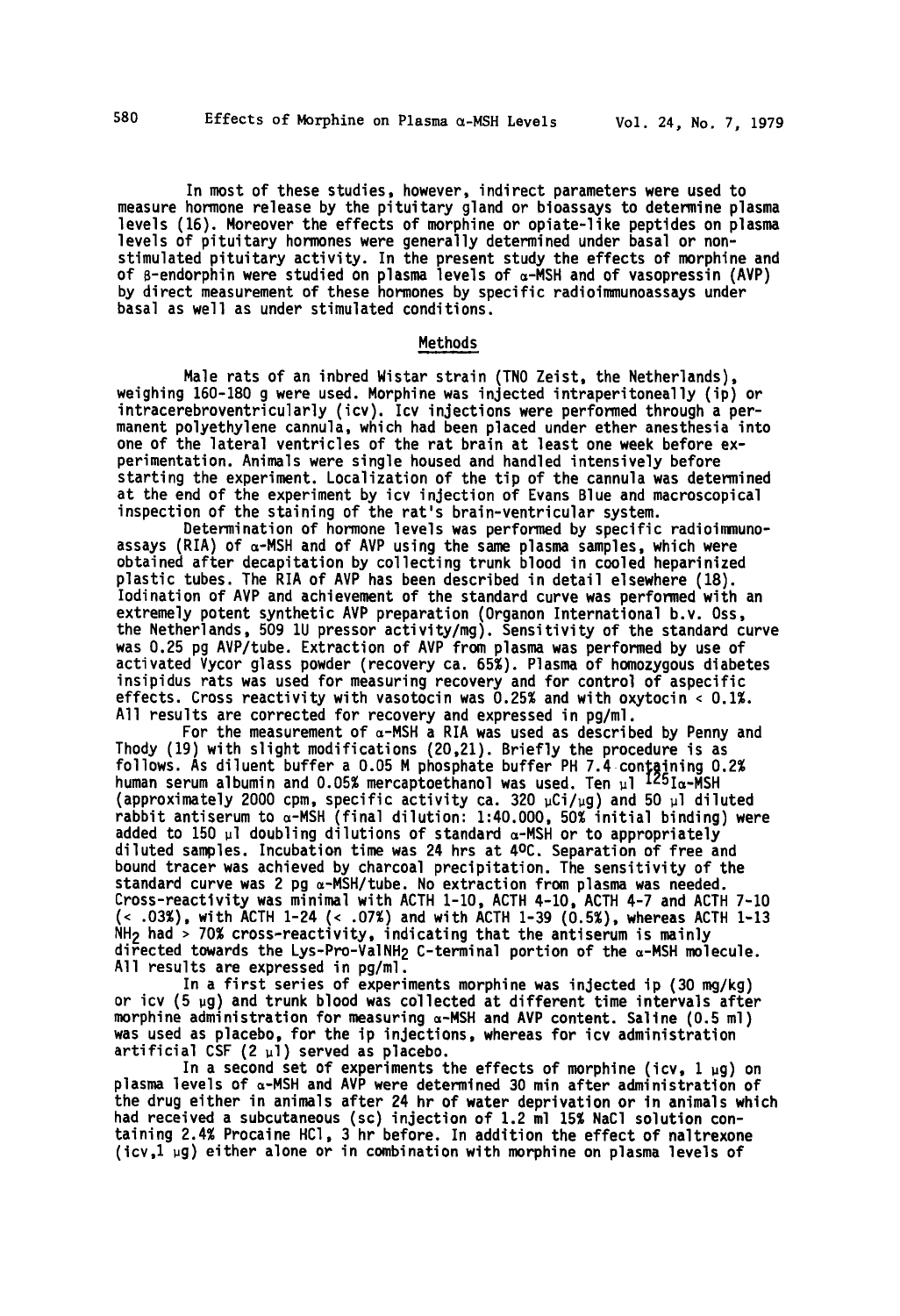| c |  |
|---|--|
| o |  |
|   |  |
|   |  |

|              | Effect of ip injection of morphine (30 mg/kg) on plasma levels of a-MSH and of AVP after various time intervals  |                 | lable la                                                         |                 |                                 |                    |
|--------------|------------------------------------------------------------------------------------------------------------------|-----------------|------------------------------------------------------------------|-----------------|---------------------------------|--------------------|
|              | $rac{5}{2}$ min                                                                                                  |                 | $15$ min                                                         |                 | $\frac{30 \text{ min}}{20}$     |                    |
|              | Pg a-MSH/ml                                                                                                      | pg AVP/ml       | pg a-MSH/ml                                                      | pg AVP/ml       | pg a-MSH/ml                     | pg AVP/ml          |
| Placebo      | $14.3 + 8.2$ (8)                                                                                                 | $1.6 + 0.4(6)$  | $118.0 \pm 14.0$ (9)                                             | $1.6 + 0.4$ (8) | $120.2 \pm 8.3$ (9)             | $2.2 + 0.3$ (9)    |
| Morphine     | $42.8 + 17.8$ (8) $0.8 + 0.2$ <sup>5</sup> (5)                                                                   |                 | $185.3 \pm 12.3$ <sup>*</sup> (9) 0.7 $\pm 0.2$ <sup>*</sup> (8) |                 | $207.4 + 21.0$ <sup>7</sup> (5) | $1.0 + 0.3^{*}(6)$ |
|              | number of animals per group.                                                                                     |                 |                                                                  |                 |                                 |                    |
|              |                                                                                                                  |                 | Table 1b                                                         |                 |                                 |                    |
|              | Effect of icy injection of morphine (5 ug/rat) on plasma levels of a-MSH and of AVP after various time intervals |                 |                                                                  |                 |                                 |                    |
|              | $\frac{5}{2}$ min                                                                                                |                 | $15$ min                                                         |                 | $30$ min                        |                    |
|              | pg a-MSH/ml                                                                                                      | pg AVP/ml       | pg a-MSH/m1                                                      | pg AVP/ml       | pg a-MSH/ml                     | pg AVP/ml          |
| Placebo      | $75.6 + 7.3(4)$                                                                                                  | $2.0 + 0.4$ (7) | $81.8 + 3.0(4)$                                                  | $2.5 + 0.6$ (8) | $83.4 + 7.0$ (5)                | $2.9 + 0.8$ (8)    |
| Morphine     | $13.4 + 2.6$ <sup>*</sup> (4)                                                                                    | $1.2 + 0.3(7)$  | $114.5 + 8.7$ <sup>*</sup> (3)                                   | $1.8 + 0.6$ (8) | $111.4 + 7.4$ <sup>*</sup> (4)  | $1.8 + 0.5(8)$     |
|              |                                                                                                                  |                 |                                                                  |                 |                                 |                    |
| $p \sim .05$ | number of animals per group.                                                                                     |                 |                                                                  |                 |                                 |                    |

ರ್<br>ರೈ<br>ಕ್ಲಿ v E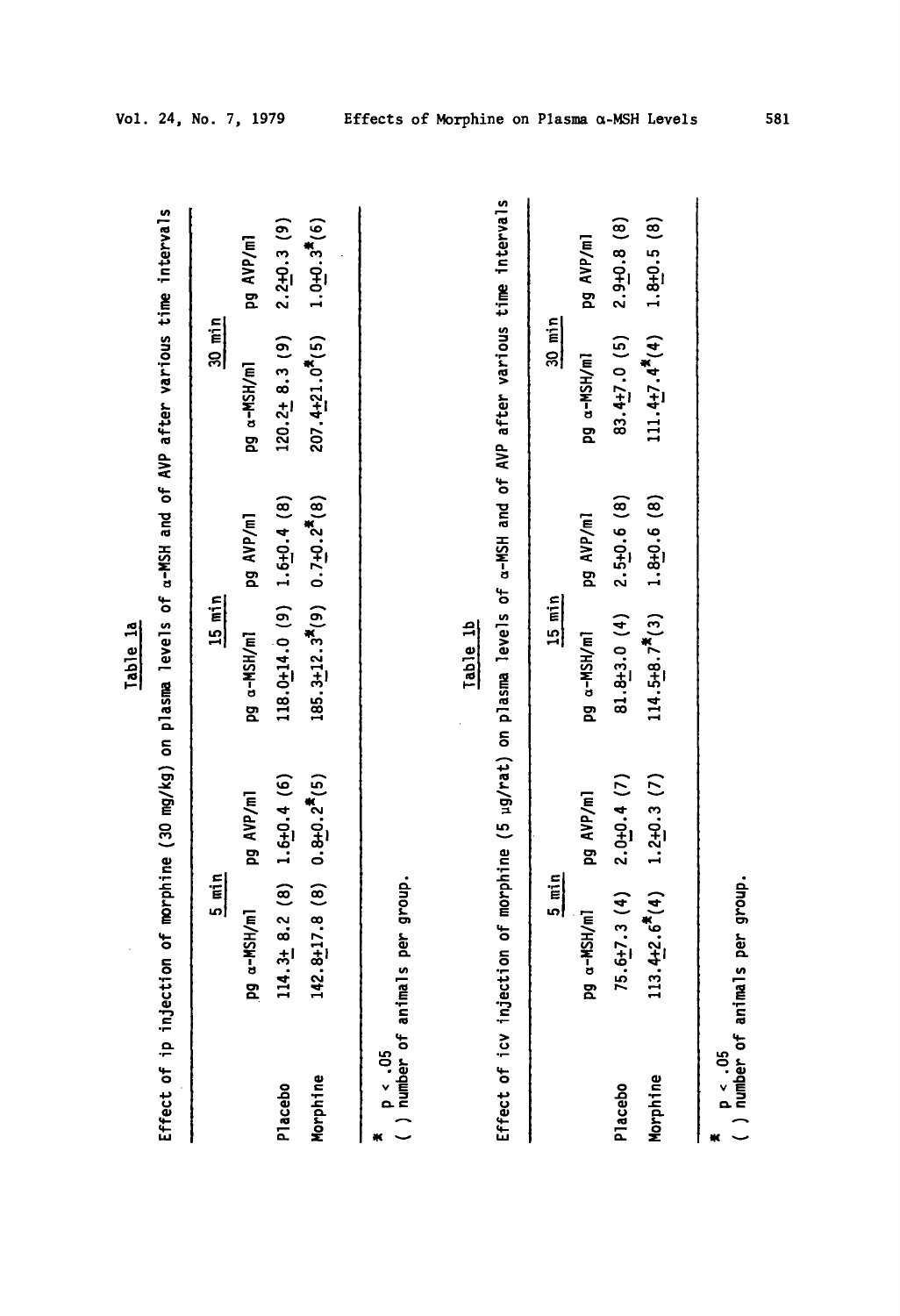a-MSH and of AVP was investigated in this series of experiments .

Finally the effect of  $\beta$ -endorphin (icv, 5 µg) on plasma levels of  $\alpha$ -MSH and of AVP was examined as well as the effect of combined treatment of Bendorphin with naltrexone (icv, 1 µg) or with Pro-Leu-Gly (PLG, icv, 50 ng), which has been reported to have MSH-release inhibiting activity (21) . Statistical analysis was perfornied by the students t-test or by fhe U test of Mann-Whitney (22) .

## Results

Plasma a-MSH levels were significantly increased over control values 15 min after ip injections of morphine and were still elevated at 30 min. In contrast, morphine decreased plasma AVP levels as compared with control values ; this effect was detected 5 min after the drug and was still evident at 30 min (Table la) .

Plasma  $\alpha$ -MSH levels were significantly increased at 5, 15 and 30 min after icv administration of morphine. On the other hand, plasma AVP levels were decreased after icv administration of morphine, although this decrease did not reach statistical significance when morphine treated rats were compared with placebo's at the same time intervals . (Table lb) .

## Table 2

Effects of morphine (icv 1  $\mu$ g, 30 min prior to decapitation) and of naltrexone (icv 1  $\mu$ g, 30 min prior to decapitation) on plasma levels of  $\alpha$ -MSH and of AVP in rats after 24 hr water deprivation

|                       | $pg \alpha - MSH/ml$            | pg AVP/ml           |
|-----------------------|---------------------------------|---------------------|
| Placebo               | $167.8+4.3(18)$                 | $12.7+0.9(25)$      |
| Morphine              | $193.7 + 6.8$ <sup>*</sup> (16) | $6.1 + 0.9^{*}(21)$ |
| Naltrexone            | $175.8 + 7.2$ (16)              | $12.8 + 0.8$ (23)   |
| Morphine + naltrexone | $179.1+4.1(18)$                 | $10.4+1.1(16)$      |

p < .05

( ) number of animals per group .

Table 2 shows the results of icv injection of morphine and/or naltrexone on plasma  $\alpha$ -MSH and AVP levels in rats submitted to 24 hr water deprivation. Under these conditions the administration of morphine resulted in an increase in plasma a-MSH levels . This effect was completely blocked by simultaneous administration of naltrexone . In contrast, morphine inhibited the stimulated AVP release and this effect of morphine was also blocked by simultaneous administration of naltrexone .

Morphine also increased plasma a-MSH levels in rats that had received <sup>a</sup> sc injection of 15% NaCI <sup>3</sup> .5 h previously, but on the other hand decreased plasma AVP levels (Table 3) . Both effects were blocked by naltrexone (Table 3) . When administered alone naltrexone appeared to be opposite to morphine, in that plasma a-MSH levels tended to be lower and plasma AYP levels tended to be higher than corresponding control levels (Table 3) .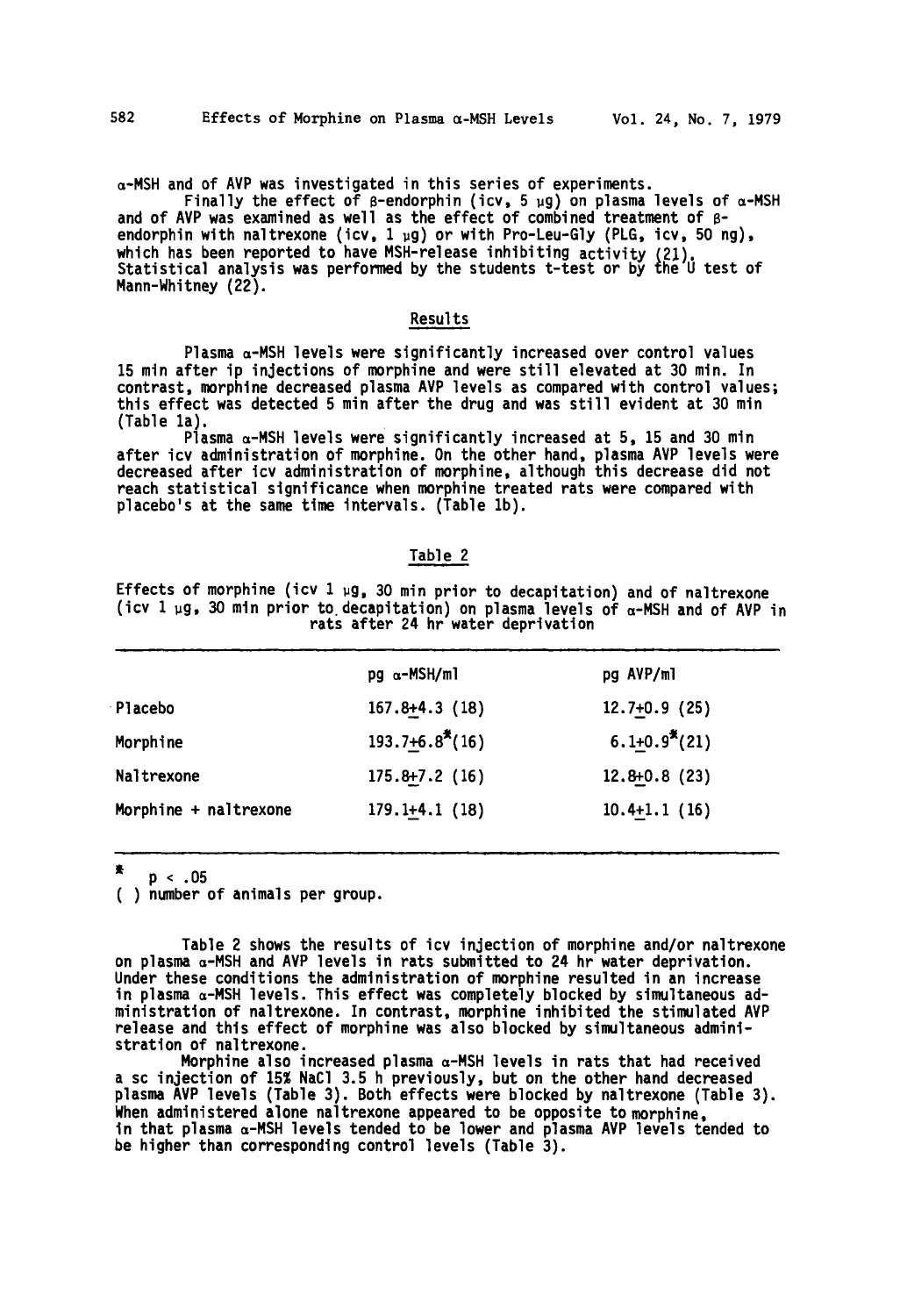## Table <sup>3</sup>

Effects of morphine (icv  $1 \mu$ g, 30 min prior to decapitation) and of naltrexone (icv 1  $\mu$ g, 30 min prior to decapitation) on plasma levels of  $\alpha$ -MSH and of AVP in animals 3.5 hr after sc injection of 15X NaCI

| $pg \alpha - MSH/m1$ | pg AVP/ml           |
|----------------------|---------------------|
| $145.4 + 11.6(9)$    | $29.3 + 2.0(9)$     |
| $172.3 + 8.1*(8)$    | $12.2 + 2.0^{*}(8)$ |
| $118.0 + 9.2(8)$     | $35.3 + 3.4$ (8)    |
| $144.4+10.1(8)$      | $25.9 + 1.2$ (8)    |
|                      |                     |

٠  $p \, < \, .05$ 

( ) number of animals per group .

# Table 4

Effects of  $\beta$ -endorphin (icv 5 µg, 30 min prior to decapitation), naltrexone (icv <sup>1</sup> ug, 30 min prior to decapitation) and PLG (icv 50 ng, 30 min prior to decapitation) on plasma levels of  $\alpha$ -MSH and of AVP

|                                 | $pg \alpha - MSH/m$ ]           | pg AVP/ml                     |
|---------------------------------|---------------------------------|-------------------------------|
| Placebo                         | $99.8 + 5.1(6)$                 | $2.7+0.4(12)$                 |
| <b>PLG</b>                      | $100.1+14.1(5)$                 | $3.1+0.7$ (5)                 |
| B-endorphin                     | $156.2 + 19.0$ <sup>*</sup> (5) | $1.3+0.3^{*}(11)$             |
| $\beta$ -endorphin + naltrexone | $104.0+11.7(7)$                 | $1.2 + 0.2^{\frac{4}{3}}(15)$ |
| $\beta$ -endorphin + PLG        | $133.5+18.0$ (8)                | $1.0+0.1^{*}(8)$              |

赏 p < .05

( ) number of animals per group .

Icv administration of ß-endorphin produced a similar response as morphine with respect to plasma levels of  $\alpha$ -MSH and AVP; i.e. an increase in  $\alpha$ -MSH levels and a decrease in AVP levels (Table 4) . The increase of plasma a-MSH levels after s-endorphin administration was completely blocked by simultaneous administration of naltrexone, whereas the decrease in plasma AVP levels after ß-endorphin was not affected by simultaneous naltrexone administration (Table 4) . Additionally, PLG was without effect on plasma a-MSH and AVP levels and had no effect on the inhibitory action of ß-endorphin on plasma AVP, whereas the combination of g-endorphin and PLG resulted in a kind of intermediate response concerning plasma levels of  $\alpha$ -MSH (Table 4).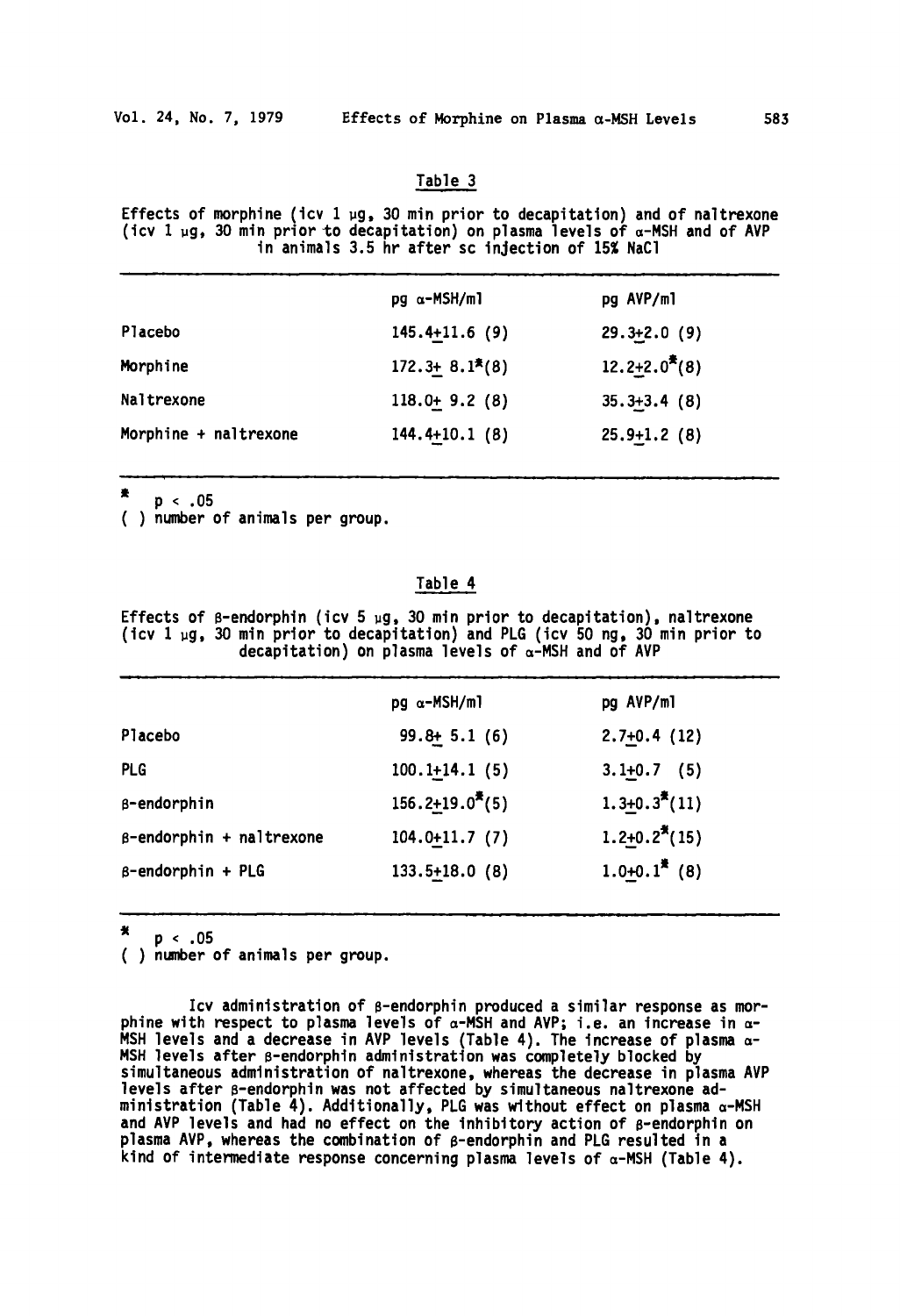## Discussion

The present study clearly indicates that morphine affects plasma levels of the pituitary hormones  $\alpha$ -MSH and AVP, probably by a stimulation of  $\alpha$ -MSH release from the pituitary and an inhibition of AVP release from the neurohypophysis .

Morphine analogues have been shown to produce diuresis both in man (24) and rats (25) and it was concluded that these derivates inhibit the release of AVP. More recently, Haldar and Sawyer (26) have shown that morphine and its analogues will also inhibit the release of oxytocin . The present results therefore support these findings . Other workers, on the other hand, have reported an antidiuretic effect of morphine in rats and man and this effect, in rats but not in man was diminished by nalorphine (27) . In addition intravenously administered B-endorphin was found to increase plasma AVP levels in rabbits but to have no effect on AVP release in isolated rat neural lobes (17) . The possibility therefore exists that morphine and the opiate like peptides modify plasma AVP levels through an indirect effect. Morphine has been suggested to affect the release of pituitary hormones by interfering with neurotransmitter systems in the brain, particularly in the hypothalamus, and the hypothalamic catecholamines seem to be involved in this action of morphine (1,28) . Interestingly, such a catecholamine involvement has recently been suggested with respect to the inhibitory effect of morphine on suckling induced oxytocin release in mice (26) . These monoamines might therefore mediate the effect on AVP release. Another possibility is that morphine and the opiate peptides stimulate the excretion of AVP by the kidney, and this could result in a decrease in plasma AVP levels as seen in the present study, and the increase in urinary levels of antidiuretic activity after enkephalin reported by Bisset et al. (16).

The fact that Bisset et al. (16) found Leu-enkephalin and morphine to be more effective in stimulating AVP release when administered icv than by the iv route may be explained by the large volume of saline (10-25  $\mu$ l) used as vehicle in their study. We have observed elevated levels of plasma AVP after icv injections of saline (2  $\mu$ l) and we now therefore use artificial CSF as vehicle for injections into the ventricular system, A large volume of saline injected into the brain ventricular system may affect the osmoreceptor system in AVP release.

The present observation that ip administration of morphine is able to affect plasma AVP levels by 5 min further supports the idea that a peripheral action is involved, at least in part, in mediating the effect of morphine in plasma AYP .

In contrast plasma  $\alpha$ -MSH levels were not significantly different from control values <sup>5</sup> min after ip administration of morphine yet icv administration was fully effective at this time. This points to a central action of morphine rather than a peripheral one in its effect in  $\alpha$ -MSH release. Naltrexone is able to block the effects of morphine on plasma  $\alpha$ -MSH and AVP levels after water deprivation and hypertonic saline, indicating that under these conditions the effects of morphine may be mediated by opiate receptors . The same holds for the elevation of  $\alpha$ -MSH levels after  $\beta$ -endorphin administration. However, the observation that naltrexone did not block the inhibitory action of ß-endorphin on plasma AVP levels, points to the involvement of other receptor systems than the opiates in this respect. This fits rather well with the ineffectiveness of naltrexone to change basal plasma levels of AVP (unpublished data) . More extensive studies are needed to elucidate the precise physiological role of  $\beta$ -endorphin in the mechanism of AVP and  $\alpha$ -MSH release.

There has been some debate as to whether PLG will inhibit MSH release. While some workers (22,29) have reported that this tripeptide is an MSH release inhibiting factor others have failed to confirm this (see 30) . The present findings are interesting in that PLG had no effect on basal plasma